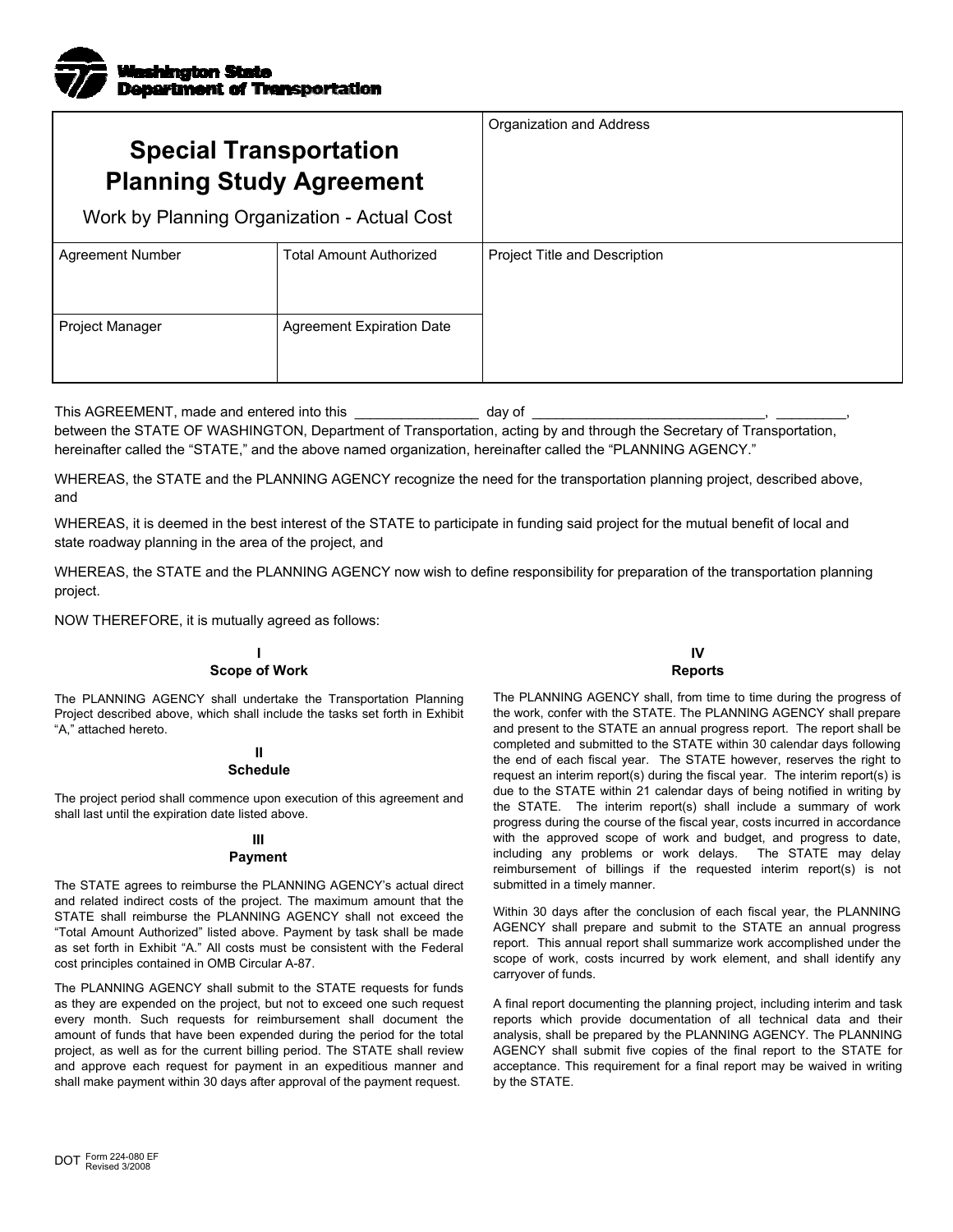## **Modifications**

Either party may request changes in these provisions. Such changes which are mutually agreed upon shall be incorporated as written amendments to this Agreement. No variation or alteration of the terms of this Agreement shall be valid unless made in writing and signed by authorized representatives of the parties hereto.

#### **VI**

### **Audits, Inspection, and Retention of Records**

All project records in support of all costs incurred and actual expenditures kept by the PLANNING AGENCY are to be maintained in accordance with procedures prescribed by the Division of Municipal Corporations of the State Auditor's Office, the U.S. Department of Transportation, and the **STATE** 

The STATE, and any of its representatives, shall have full access to and the right to examine, during normal business hours and as often as they deem necessary, all of the PLANNING AGENCY's records with respect to all matters covered by this contract. Such representatives shall be permitted to audit, examine, and make excerpts or transcripts from such records and to make audits of all contracts, invoices, materials, payrolls, and other matters covered by this contract. All documents, papers accounting records, and other material pertaining to costs incurred in connection with the project shall be retained by the PLANNING AGENCY for three years after the STATE's written notice that the project is complete and the Agreement is terminated. Copies thereof shall be furnished if requested.

In accordance with OMB Circular A-128 regulations, the PLANNING AGENCY is required to arrange for audit of funds expended.

#### **VII Termination**

If it is considered in the best interests of the STATE, the STATE may terminate this Agreement upon giving ten (10) days notice in writing to the PLANNING AGENCY. If this Agreement is so terminated prior to fulfillment of the terms stated herein, the PLANNING AGENCY shall be reimbursed only for actual expenses and noncancelable obligations, both direct and indirect, incurred to the date of termination.

## **VIII Legal Relations**

The PLANNING AGENCY shall comply with all Federal, State and Local Laws and Ordinances applicable to the work to be done under this Agreement.

Each party to this Agreement shall be responsible for damage to persons or property resulting from the negligence on the part of itself, its employees, its agents, or its officers. Neither party assumes any responsibility to the other party for the consequences of any act or omission of any person, firm, or corporation not a party to this Agreement.

#### **IX Subcontracting**

The services of the PLANNING AGENCY are to be directed by the Project Manager identified above. The PLANNING AGENCY shall not assign, sublet, or transfer any of the work provided for under this Agreement without prior written approval from the STATE, and the STATE shall review and approve the PLANNING AGENCY's consultant agreement prior to execution. The PLANNING AGENCY shall comply with all Federal and State laws and regulations governing the selection and employment of consultants. The State reserves the right to appoint a representative to serve on the Consultant Selection Committee. Subcontracts greater than \$10,000 must contain all the required provisions of this contract.

Any out-of-state travel must have prior written approval of the STATE to be eligible for reimbursement. Current STATE travel regulations and rates shall apply to all in-state and out-of-state travel for which reimbursement is claimed during the term of this Agreement.

#### **XI Liability**

No liability shall attach to the STATE or the PLANNING AGENCY by reason of entering into this Agreement except as expressly provided herein.

#### **XII Independent Contractor**

The PLANNING AGENCY shall be deemed an independent contractor for all purposes and the employees of the PLANNING AGENCY or any of its contractors, subcontractors, and the employees thereof, shall not in any manner be deemed to be employees of the STATE.

## **XIII**

## **Equal Employment Opportunity**

The PLANNING AGENCY agrees to abide by all State and Federal regulations with respect to employment. This includes, but is not limited to, equal opportunity employment, nondiscrimination assurances, project record keeping, audits, inspection, and retention of records and will adhere to all of the nondiscrimination provisions set forth in Exhibit "C" attached hereto.

## **XIV**

## **Severability**

If any covenant or provision in this Agreement shall be adjudged void, such adjudication shall not affect the validity, obligation, or performance of any other covenant or provision which in itself is valid, if such remainder would then continue to conform to the terms and requirements of applicable law and the intent of this contract.

## **XV**

## **Equipment**

All equipment to be purchased under this Agreement shall be listed in the scope of work. All equipment must be purchased, managed, and disposed of in accordance with OMB Circular A-102 Attachment N.

## **Exhibit C Title 6, Civil Rights Act of 1964**

During the performance of this Agreement, the Planning Agency, for itself, its assignees, and successors in interest, hereinafter referred to as the "Consultant," agree as follows:

- 1. Compliance With Regulations: The Consultant will comply with the Regulations of the Department of Transportation relative to nondiscrimination in Federally-assisted programs of the Department of Transportation Title 49, Code of Federal Regulations, Part 21, hereinafter referred and made a part of this Agreement.
- 2. Nondiscrimination: The Consultant, with regard to the work performed by it after award and prior to completion of the contract work, will not discriminate on the grounds of race, color, or national origin in the selection and retention of subcontractors, including procurements of materials and leases of equipment. The Consultant will not participate either directly or indirectly in the discrimination prohibited by Section 8.4 of the Regulations, including employment practices when the contract covers a program set forth in Appendix

A-11 of the Regulations.